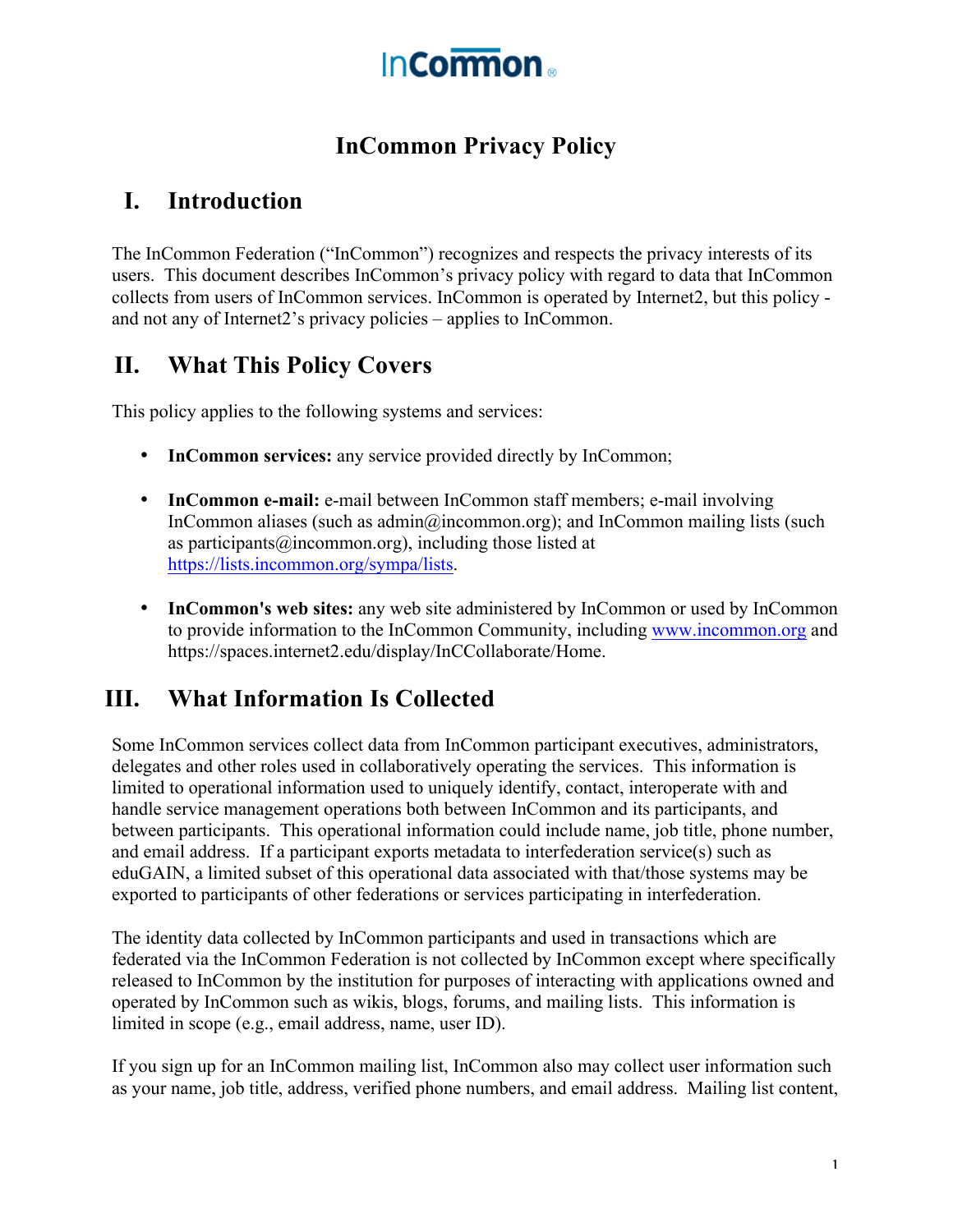# **InCormon**

including some user information, may be routinely archived by InCommon and made available to present and future list subscribers or to the public, depending upon the list.

When you visit an InCommon website, our web server software automatically collects certain information. Specifically, our web servers typically log the requesting IP address, the page requested, the time of the request, referrer information, information about the browser being used, and the status of the request (for example, if a page does not exist, a 404 error code will be returned).

Like many websites, InCommon uses cookies and similar technologies to make our website work best for our users. A cookie is a text file that is sent from a web server to your browser and may be stored by your browser or on your computer's hard drive. The text file is then sent back to the server each time the browser requests a page from that server. This enables the web server to identify and track the web browser. Cookies cannot read data off your hard disk and will not damage your system. You can set your browser to refuse any cookie or to alert you when a cookie is being sent. If you refuse cookies, some portions of our website may not function optimally.

With respect to "do not track" requests, InCommon does not support such requests and continues to collect information as described in this policy.

No part of the InCommon website is directed to children under the age of 13, and InCommon does not knowingly collect or maintain information from children under the age of 13.

### **IV. Why We Collect This Information**

Much of the information that InCommon collects enables us to operate the services provided by InCommon. For example, we collect information from individuals who have been designated with official roles on behalf of their organizations in order for those specified individuals to carry out their duties in a trusted manner. Similarly, we collect information when you sign up for an InCommon mailing list to enable us to provide you with content you requested.

With respect to information automatically collected when users browse our websites, InCommon collects this information to optimize the design of our websites and the user experience, to identify website errors, and for other operational purposes.

### **V. Sharing of Data with Third Parties**

In order to provide some InCommon services, we may share some of the information we collect with third party contractors. In such cases, we only provide the minimal amount of information needed for these contractors to provide technical, operational, or service management services in support of the InCommon mission.

InCommon may publish names and email addresses in shared email distribution lists, working group lists archived on a public website, or on working group documents. InCommon publishes operational information such as Identity Provider and Service Provider administrative, technical,